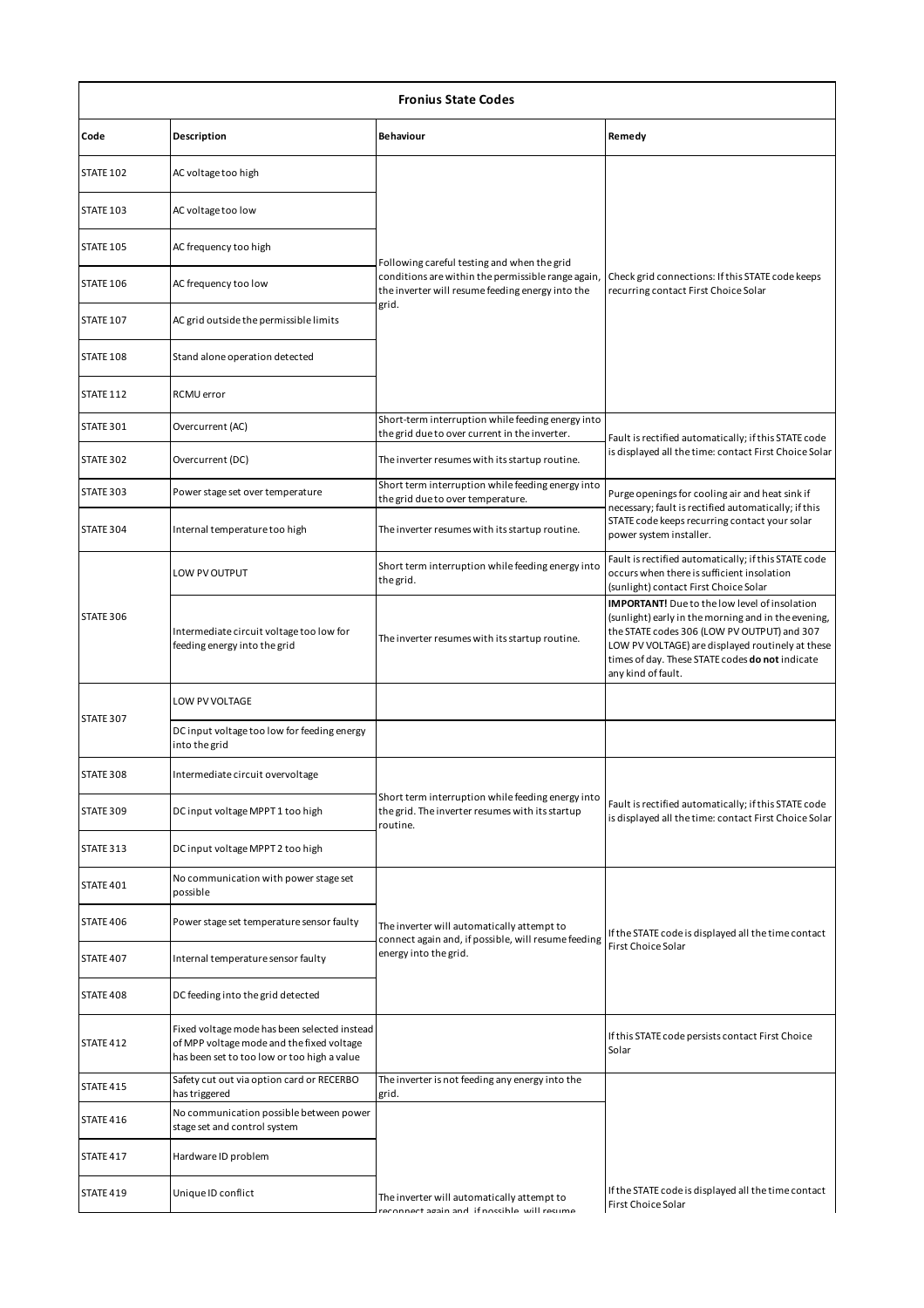|                      |                                                                                                                                                         | comment again ana, n possibili, win i csanie                                                                               |                                                                                                                                                                                          |
|----------------------|---------------------------------------------------------------------------------------------------------------------------------------------------------|----------------------------------------------------------------------------------------------------------------------------|------------------------------------------------------------------------------------------------------------------------------------------------------------------------------------------|
| STATE 421            | HID range error                                                                                                                                         | feeding energy into the grid.                                                                                              |                                                                                                                                                                                          |
| STATE 425            | No communication possible with the power<br>stage set                                                                                                   |                                                                                                                            |                                                                                                                                                                                          |
| <b>STATE 426-428</b> | Possible hardware fault                                                                                                                                 |                                                                                                                            |                                                                                                                                                                                          |
| STATE 431            | Software problem                                                                                                                                        | The inverter is not feeding any energy into the<br>grid.                                                                   | Carry out an AC reset (switch the AC circuit<br>breaker off and on); update the inverter firmware;<br>if this status code is displayed all the time please<br>contact First Choice Solar |
| STATE 436            | Functional incompatibility (one or more PC<br>boards in the inverter are not compatible<br>with each other, e.g. after a PC board has                   |                                                                                                                            |                                                                                                                                                                                          |
| STATE 437            | Power stage set problem                                                                                                                                 | The inverter will automatically attempt to<br>connect again and, if possible, will resume feeding<br>energy into the grid. | Update the inverter firmware; if this status code is<br>displayed all the time please contact First Choice<br><b>Solar</b>                                                               |
| STATE 438            | Functional incompatibility (one or more PC<br>boards in the inverter in the inverter are not<br>compatible with each other, e.g. after a PC             |                                                                                                                            |                                                                                                                                                                                          |
| STATE 443            | Intermediate circuit voltage too low or<br>asymmetric                                                                                                   | The inverter is not feeding any energy into the<br>grid.                                                                   | If the status code is displayed all the time contact<br>First Choice Solar                                                                                                               |
| STATE 445            | Invalid limit value settings                                                                                                                            |                                                                                                                            | Update the inverter firmware with the latest<br>firmware here; if the STATE code is displayed all<br>the time after the firmware update contact First<br><b>Choice Solar</b>             |
| STATE 447            | Insulation fault                                                                                                                                        | The inverter is not feeding any energy into the grid<br>for safety reasons.                                                |                                                                                                                                                                                          |
| STATE 448            | Neutral conductor not connected                                                                                                                         |                                                                                                                            | If this status code is displayed all the time: contact<br><b>First Choice Solar</b>                                                                                                      |
| STATE 450            | Guard cannot be found                                                                                                                                   |                                                                                                                            |                                                                                                                                                                                          |
| STATE 452            | Memory error detected                                                                                                                                   |                                                                                                                            |                                                                                                                                                                                          |
| STATE 452            | Communication error between the<br>processors                                                                                                           |                                                                                                                            |                                                                                                                                                                                          |
| STATE 453            | Short term grid voltage error                                                                                                                           | The inverter will automatically attempt to<br>connect again, and if possible, will resume feeding<br>energy into the grid. | If the STATE code is displayed all the time: contact<br>First Choice Solar                                                                                                               |
| STATE 454            | Short term grid frequency error                                                                                                                         |                                                                                                                            |                                                                                                                                                                                          |
| STATE 456            | Anti-islanding function is no longer<br>implemented correctly                                                                                           |                                                                                                                            |                                                                                                                                                                                          |
| STATE 457            | Grid relay sticking                                                                                                                                     |                                                                                                                            |                                                                                                                                                                                          |
| STATE 459            | Error when recording the measuring signal<br>for the insulation test                                                                                    | The inverter is not feeding any energy into the                                                                            |                                                                                                                                                                                          |
| STATE 460            | Reference voltage source for the digital signal<br>processor (DSP) is working out of tolerance                                                          | grid.                                                                                                                      | Contact First Choice Solar                                                                                                                                                               |
| STATE 461            | Fault in the DSP data memory                                                                                                                            |                                                                                                                            |                                                                                                                                                                                          |
| STATE 462            | Error with DC feed monitoring routine                                                                                                                   |                                                                                                                            | Contact First Choice Solar                                                                                                                                                               |
| STATE 463            | Reversed AC polarity, AC connector inserted<br>incorrectly                                                                                              |                                                                                                                            |                                                                                                                                                                                          |
| STATE 474            | RCMU sensor faulty                                                                                                                                      | The inverter is not feeding any energy into the<br>grid.                                                                   |                                                                                                                                                                                          |
| STATE 475            | Solar panel ground fault, insulation fault<br>(connection between solar panel and<br>ground)                                                            |                                                                                                                            | If this STATE code keeps recurring, contact First<br>Choice Solar                                                                                                                        |
| STATE 476            | Driver supply voltage too low                                                                                                                           |                                                                                                                            |                                                                                                                                                                                          |
| STATE 480, 481       | Functional incompatibility (one or more PC<br>boards in the inverter are not compatible<br>with each other, e.g. after a PC board has<br>been replaced) |                                                                                                                            | Update the inverter firmware with the latest<br>firmware here; if the STATE code persists contact<br><b>First Choice Solar</b>                                                           |
| STATE 482            | Startup incomplete                                                                                                                                      |                                                                                                                            | Perform AC reset (turn AC circuit breaker off and<br>on), complete startup.                                                                                                              |
| STATE 483            | Voltage UDC fixed on MPP2 string out of<br>limits                                                                                                       |                                                                                                                            | Check the MPP settings; if the status code is<br>displayed all the time contact First Choice Solar                                                                                       |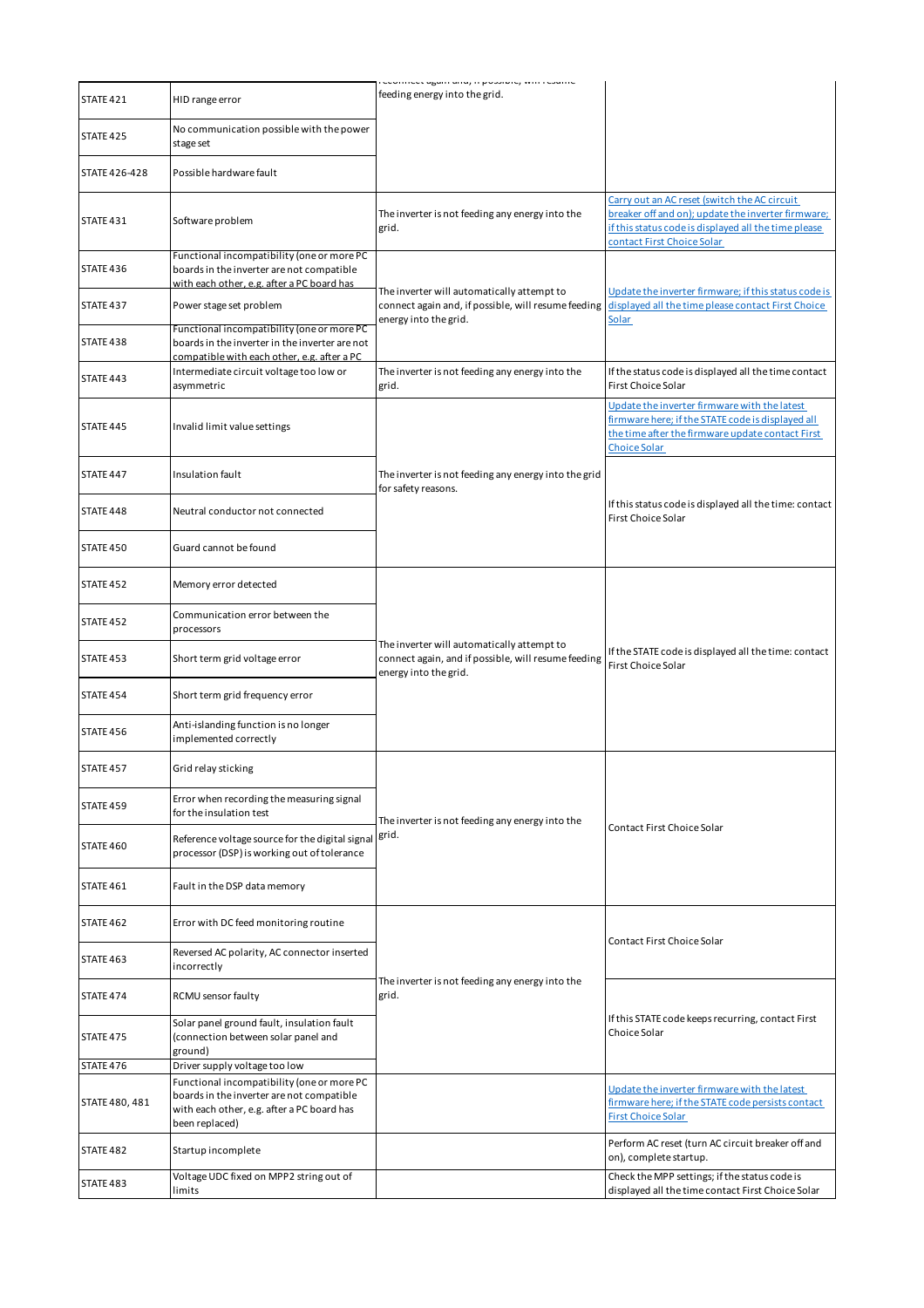| STATE 485 | CAN transmit buffer is full                                                                                                                             |                                                                                                                                                                                                                                              | Carry out an AC reset (turn AC circuit breaker off<br>and on), if the STATE code continues to be<br>displayed contact First Choice Solar                                                                                                                     |
|-----------|---------------------------------------------------------------------------------------------------------------------------------------------------------|----------------------------------------------------------------------------------------------------------------------------------------------------------------------------------------------------------------------------------------------|--------------------------------------------------------------------------------------------------------------------------------------------------------------------------------------------------------------------------------------------------------------|
| STATE 502 | Insulation error on the solar panels                                                                                                                    |                                                                                                                                                                                                                                              | If this STATE code keeps recurring, contact First<br>Choice Solar                                                                                                                                                                                            |
| STATE 509 | No energy fed into the grid in the past 24<br>hours                                                                                                     | Warning message is shown on the display                                                                                                                                                                                                      | Acknowledge STATE code; check whether all the<br>conditions for the problem free feeding of energy<br>into the grid have been met. If the STATE code is<br>displayed all the time: look out for further STATE<br>codes.                                      |
| STATE 515 | No communication with filter possible                                                                                                                   |                                                                                                                                                                                                                                              | If the status code is displayed all the time contact                                                                                                                                                                                                         |
| STATE 516 | No communication possible with the storage<br>unit                                                                                                      | Storage unit warning message.                                                                                                                                                                                                                | <b>First Choice Solar</b>                                                                                                                                                                                                                                    |
| STATE 517 | Derating caused by too high a temperature                                                                                                               | When power derating occurs, a warning message<br>is shown on the display                                                                                                                                                                     | Purge cooling air openings and heat sink if<br>necessary; fault is rectified automatically; if this<br>STATE code keeps recurring contact First Choice<br>Solar                                                                                              |
| STATE 522 | DC1 Input Voltage too low                                                                                                                               | The DC voltage on input 1 of the inverter is too<br>low                                                                                                                                                                                      | Check voltage & polarity on input 1 of the<br>inverter. If this STATE code keeps recurring please<br>contact First Choice Solar                                                                                                                              |
| STATE 523 | DC2 Input Voltage too low                                                                                                                               | The DC voltage on input 2 of the inverter is too<br>low                                                                                                                                                                                      | Check voltage & polarity on input 2 of the<br>inverter. Check MPP settings / voltage at the<br>"Installer Menu Basic". If this STATE code keeps<br>recurring please contact First Choice Solar                                                               |
| STATE 558 | Functional incompatibility (one or more PC<br>boards in the inverter are not compatible<br>with each other, e.g. after a PC board has<br>been replaced) | Possible error displays or malfunction on the<br>inverter                                                                                                                                                                                    | If this STATE code keeps recurring contact First<br>Choice Solar                                                                                                                                                                                             |
| STATE 560 | Derating caused by over-frequency                                                                                                                       | This STATE code is displayed when the grid<br>frequency becomes excessively high. The inverter<br>will then reduce its output. The status indicator<br>will continue to be displayed until the inverter has<br>returned to normal operation. | As soon as the grid frequency is back within the<br>permissible range and the inverter has returned to<br>normal operation, the fault is rectified<br>automatically. If this STATE code keep recurring<br>contact First Choice Solar                         |
| STATE 566 | Arc detector switched off (e.g. during<br>external arc monitoring)                                                                                      | The STATE code is displayed every day until the arc<br>detector is reactivated.<br>This state code is a warning miorning you that the                                                                                                        | No error, Confirm status code by pressing 'Enter'.                                                                                                                                                                                                           |
| STATE 567 | Grid Voltage Dependent Power Reduction is<br>active                                                                                                     | Grid Voltage Dependent Power Reduction mode<br>(GVDPR or Volt - Watt mode) has been activated                                                                                                                                                | Acknowledge status code; if this STATE 567 code<br>keeps recurring contact First Choice Solar<br>Find out more about the STATE 567 message here                                                                                                              |
| STATE 705 | Conflict when setting the inverter number<br>(e.g. number already assigned)                                                                             | nd the inverter will continue to operate                                                                                                                                                                                                     | Correct the inverter number via the setup menu                                                                                                                                                                                                               |
| STATE 721 | EEPROM has been reinitialised or EEPROM is<br>faulty                                                                                                    |                                                                                                                                                                                                                                              | Acknowledge STATE code; If the STATE code is<br>displayed all the time ccontact First Choice Solar                                                                                                                                                           |
| STATE 731 | Initialisation error - USB stick is not<br>supported                                                                                                    |                                                                                                                                                                                                                                              | Check or replace USB stick. Check the file system<br>on the USB stick. If the STATE code is displayed all                                                                                                                                                    |
| STATE 732 | Over current on USB stick                                                                                                                               | Warning message is shown on the display                                                                                                                                                                                                      | the time contact First Choice Solar                                                                                                                                                                                                                          |
| STATE 733 | No USB stick connected                                                                                                                                  |                                                                                                                                                                                                                                              | Connect or check the USB stick. If STATE code is<br>displayed all the time contact First Choice Solar                                                                                                                                                        |
| STATE 734 | Update file not recognised or not present                                                                                                               |                                                                                                                                                                                                                                              | Check update file (e.g. for correct file name). If<br>STATE code is displayed all the time contact First<br>Choice Solar                                                                                                                                     |
| STATE 735 | Update file does not match the device,<br>update file too old                                                                                           | Warning message appears on the display, update<br>process is interrupted.                                                                                                                                                                    | Update the inverter firmware with the latest<br>firmware here; if the STATE code is displayed all<br>the time after the firmware update contact your<br>local Fronius Service Partner. If STATE code is<br>displayed all the time contact First Choice Solar |
|           |                                                                                                                                                         |                                                                                                                                                                                                                                              | Check USB stick and the data contained on it or<br>replace USB stick.                                                                                                                                                                                        |
| STATE 736 | Write or read error occurred                                                                                                                            | Warning message is shown on the display                                                                                                                                                                                                      | Never unplug a USB stick if the 'Data Transmission'<br>LED is still flashing or lit.                                                                                                                                                                         |
| STATE 738 | Log file cannot be saved (e.g. USB stick is                                                                                                             |                                                                                                                                                                                                                                              | If the STATE code is displayed all the contact First<br>Choice Solar                                                                                                                                                                                         |
|           |                                                                                                                                                         |                                                                                                                                                                                                                                              | Create storage space, remove write protection,<br>check or replace USB stick if necessary.                                                                                                                                                                   |
|           | write protected or full)t                                                                                                                               |                                                                                                                                                                                                                                              | If STATE code is displayed all the time contact your<br>local Fronius Service Partner.                                                                                                                                                                       |
| STATE 743 | Error occurred during update process                                                                                                                    |                                                                                                                                                                                                                                              | Repeat the update process, check USB stick. If<br>STATE code is displayed all the time contact your<br>local Fronius Service Partner.                                                                                                                        |
| STATE 745 | Update file corrupt                                                                                                                                     | Warning message appears on the display, update<br>process is interrupted.                                                                                                                                                                    | Redownload the with the latest firmware here. If<br>STATE code is displayed all the time contact First<br><b>Choice Solar</b>                                                                                                                                |